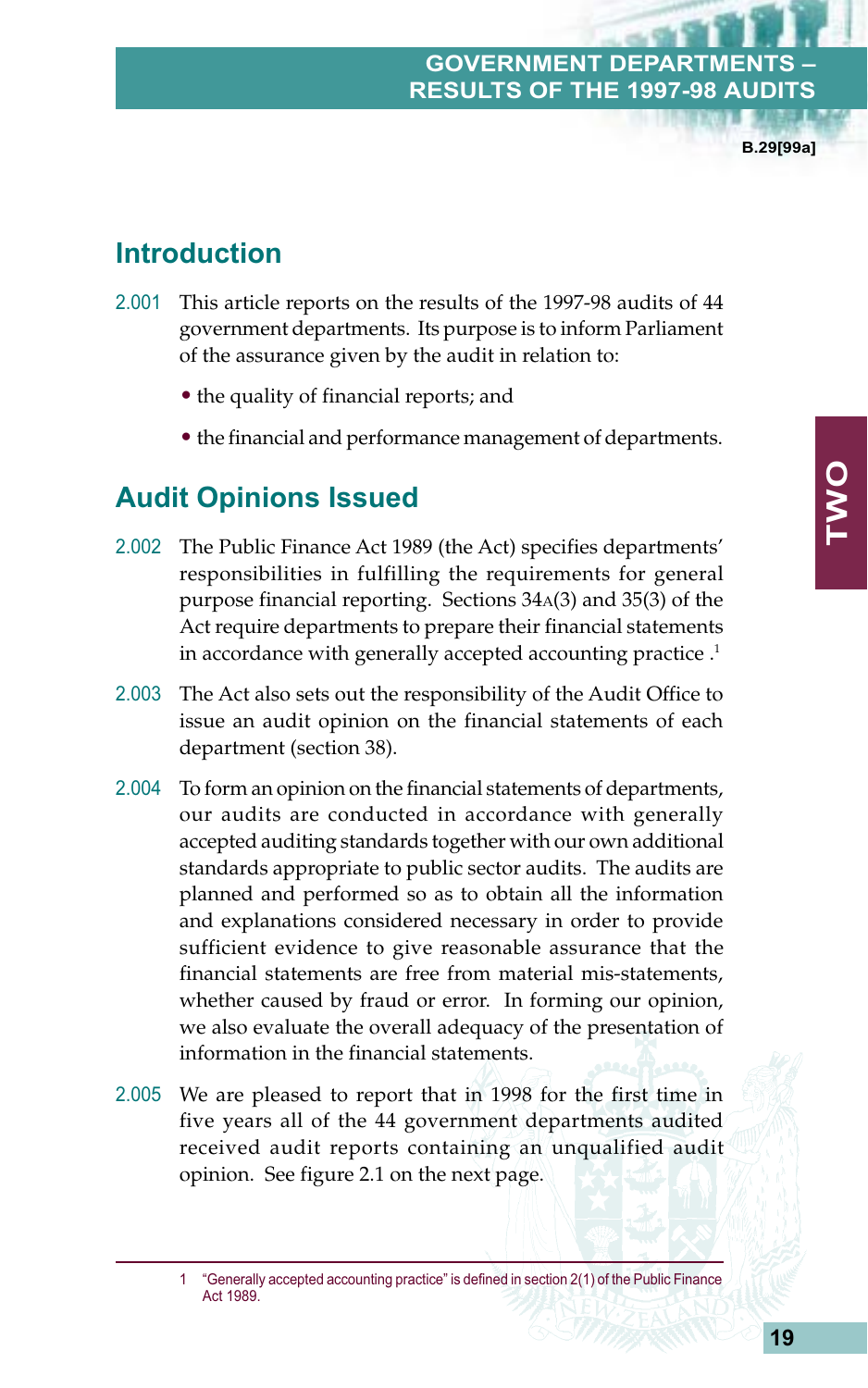#### **ERNMENT DEPARTMENTS – RESULTS OF THE 1997-98 AUDITS**

#### *Figure 2.1 Analysis of Audit Opinions 1994-1998*

| <b>Year Ended 30 June</b>                                        | 1998 | 1997 | 1996 | 1995           | 1994 |
|------------------------------------------------------------------|------|------|------|----------------|------|
| Unqualified opinions                                             | 44   | 42   | 45   | 42             | 40   |
| Qualifications regarding<br>statements of<br>service performance |      | 1    | 1    | 1              |      |
| Qualifications regarding<br>cost allocation                      |      |      |      | $\overline{2}$ |      |
| Qualifications regarding<br>other issues                         |      | 3    |      |                |      |
| Total audit opinions<br>issued                                   | 44   | 46   | 46   | 44*            |      |

\* One department received a qualification on two separate matters in 1995.

2.006 While no audit reports were issued with any form of qualification in 1998, notes were included in the reports for three departments as further explained in paragraph 2.009 (referring to certain matters affecting their financial statements).

#### *Going Concern*

2.007 The three qualifications regarding other issues in 1997 related to the basis of valuation underlying the financial statements for the Ministry of Agriculture, the Ministry of Forestry and Valuation New Zealand. The accounting issue involved related to whether these departments could properly be treated as going concerns, in view of their impending disestablishment within the period of 12 months following 30 June 1997.<sup>2</sup>

2 *Third Report for 1997*, parliamentary paper B.29[97c], pages 23-24.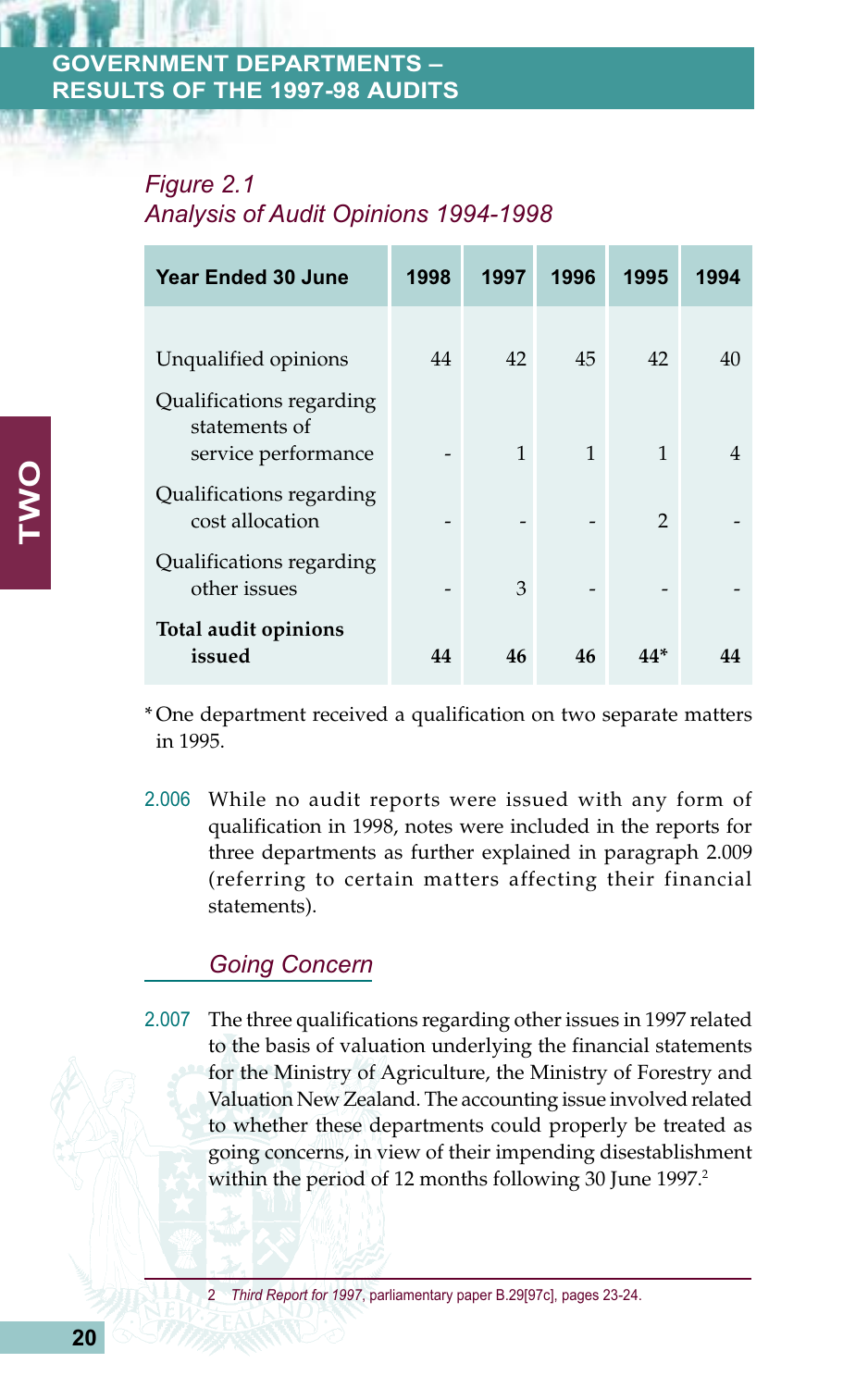#### **GOVERNMENT DEPARTMENT RESULTS OF THE 1997-98 AUD**

**B.29[99a]**

- 2.008 Now that the disestablishments have taken place, the financial effects (which could not previously be known with certainty) have been ascertained. Immediately following the respective disestablishment dates – 28 February 1998 in the case of the Ministries of Agriculture and Forestry, and 30 June 1998 in the case of Valuation New Zealand – all assets and liabilities were transferred at net book values. These transfers were to the new Ministry of Agriculture and Forestry in the case of the two defunct ministries, and to the Crown in the case of Valuation New Zealand.
- 2.009 Our 1998 audit report on each of the three disestablished departments noted that:
	- because of the disestablishment, the financial statements had not been prepared using the going concern assumption; but
	- there had been no change to the measurement basis for assets and liabilities as they were all transferred to their successors at net book value.

# **Financial and Service Performance Management**

#### *Financial Management*

- 2.010 Our auditors examine aspects of financial management while conducting the annual audit. In 1994, we began reporting our assessments of aspects of financial management to the chief executive and to stakeholders in the department (such as the responsible minister and the select committee which conducts the financial review of the department).
- 2.011 We assess the following aspects of financial management:
	- *Financial control systems* the systems for monitoring expenditure and the management of assets.
	- *Financial management information systems* the systems for recording, reporting and protecting financial information.
	- *Financial management control environment* management's attitude, policies and practices for overseeing and controlling financial performance.

**TWO**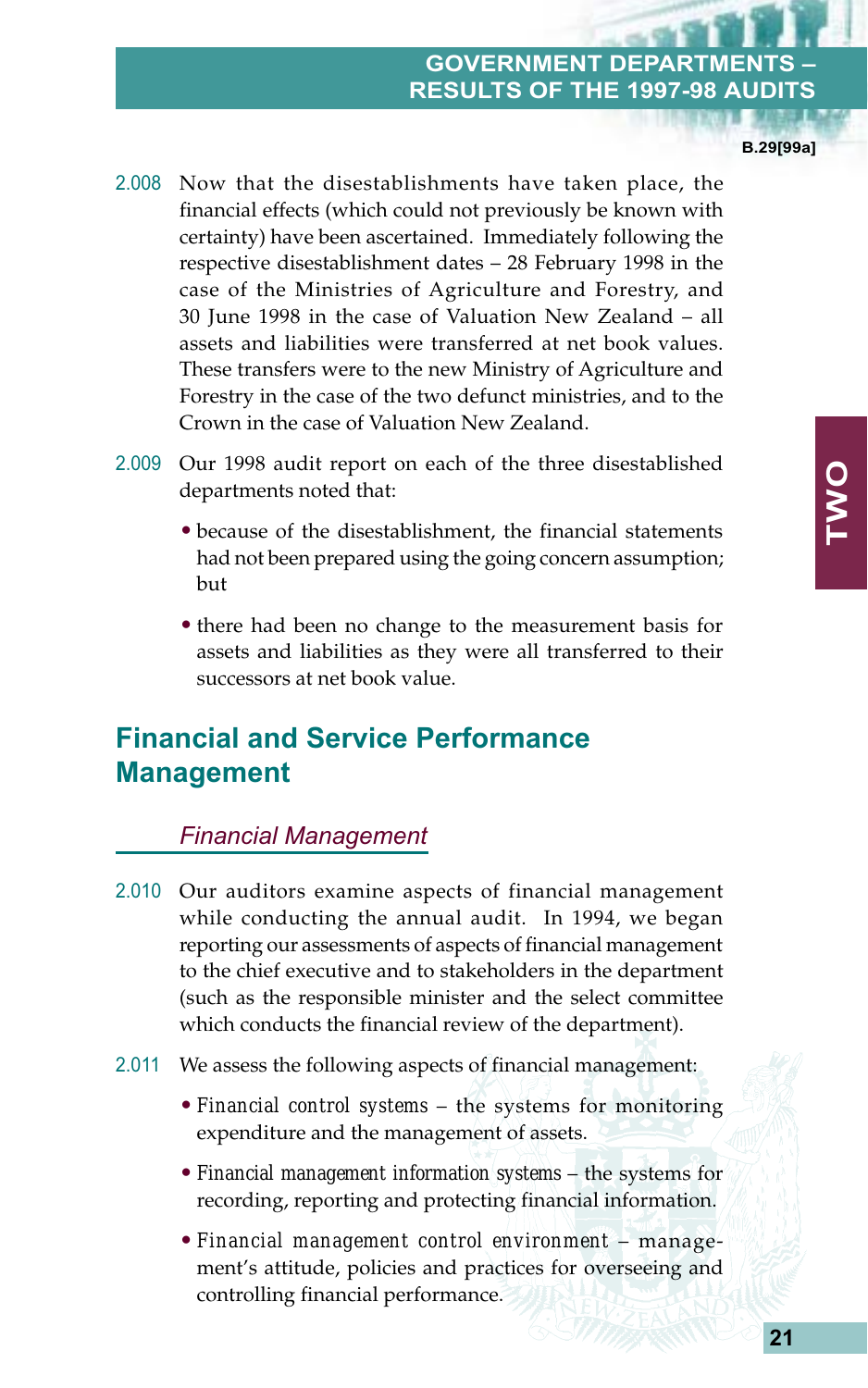#### **GOVERNMENT DEPARTMENTS – RESULTS OF THE 1997-98 AUDITS**

2.012 The purpose of this exercise is to identify specific areas of management where there are weaknesses, and to make recommendations to eliminate those weaknesses.

#### *Service Performance Management*

- 2.013 The aspects of managing service performance that we assess and report to chief executives fall into two broad areas:
	- *Service performance information and information systems* This covers the adequacy of monitoring and control systems for service performance information, the accuracy of the information produced by those systems, and whether the performance measures in the statement of service performance are being used as a management tool.
	- *Service performance management control environment* This covers the existence of quality assurance procedures, the adequacy of operational policies and decisions, and the extent to which self-review of non-financial performance is taking place.

#### *The Rating System*

|  | 2.014 The rating system we use is as follows: |  |  |  |  |  |  |
|--|-----------------------------------------------|--|--|--|--|--|--|
|--|-----------------------------------------------|--|--|--|--|--|--|

#### *Assessment Term Further Explanation*

**Excellent** Works very well; no scope for costbeneficial improvement identified. **Good** Works well; few or minor improvements only needed to rate as excellent. We would have recommended improvements only where benefits exceeded costs. **Satisfactory** Works well enough, but improvements desirable. We would have recommended improvements (while having regard for costs and benefits) to be made during the coming year. **Just Adequate** Does work but not at all well. We would have recommended improvements to be made as soon as possible.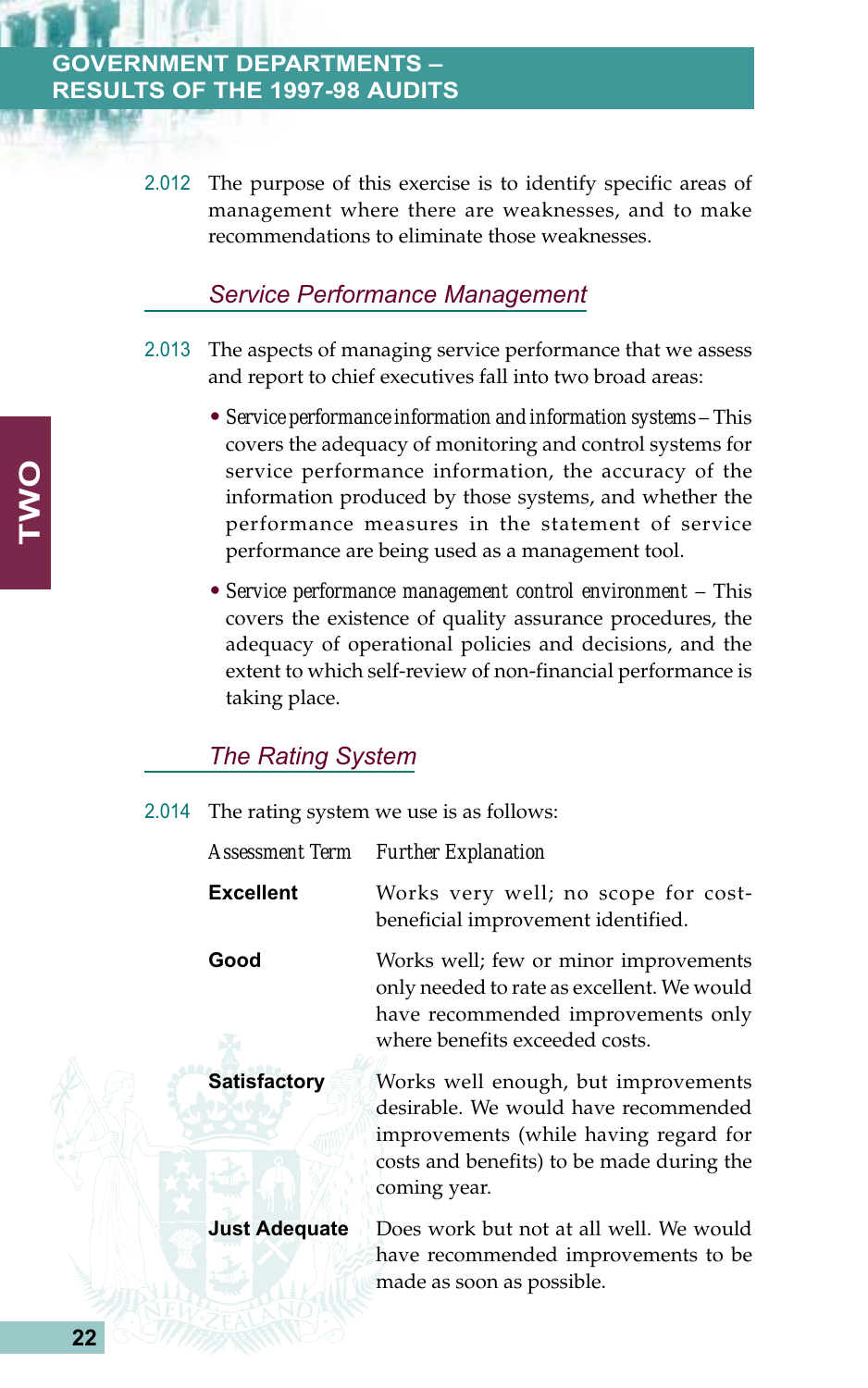#### **GOVERNMENT DEPA RESULTS OF THE 1997-98 AUD**

**B.29[99a]**

| <b>Not Adequate</b> | Does not work; needs complete review.                                           |  |  |  |  |
|---------------------|---------------------------------------------------------------------------------|--|--|--|--|
|                     | We would have recommended major<br>improvements to be made urgently.            |  |  |  |  |
|                     | <b>Not Applicable</b> Not examined or assessed; comments<br>should explain why. |  |  |  |  |

#### *The Results*

- 2.015 We assessed management performance in each of the 44 departments. A summary of the assessments (220 in total – 5 for each department) is given in Figure 2.2 on page 24.
- 2.016 The highlights of the results are as follows:
	- No assessments of "Not Adequate" were issued the same as in the previous three years.
	- Only three assessments of "Just Adequate" were issued markedly reduced from nine in 1997<sup>3</sup> and 11 in 1995 and 1996. Two of the "Just Adequate" assessments were for service performance information systems, and the other was for financial control systems.
	- Seventy assessments of "Satisfactory" were issued. This is 32% of all assessments, slightly higher than in 1997. The assessments of "Satisfactory" were fairly evenly distributed across four of the five management aspects, but were 39% of the assessments for service performance information systems. This is a reflection of the fact that there were fewer ratings of "Excellent" or "Good" for that aspect.
	- One hundred and forty-seven assessments (67%) were either "Excellent" or "Good", representing a continuation of the gradual improvement noted last year. Twenty-one percent of the ratings were "Excellent" in 1998, compared with 18% in 1997.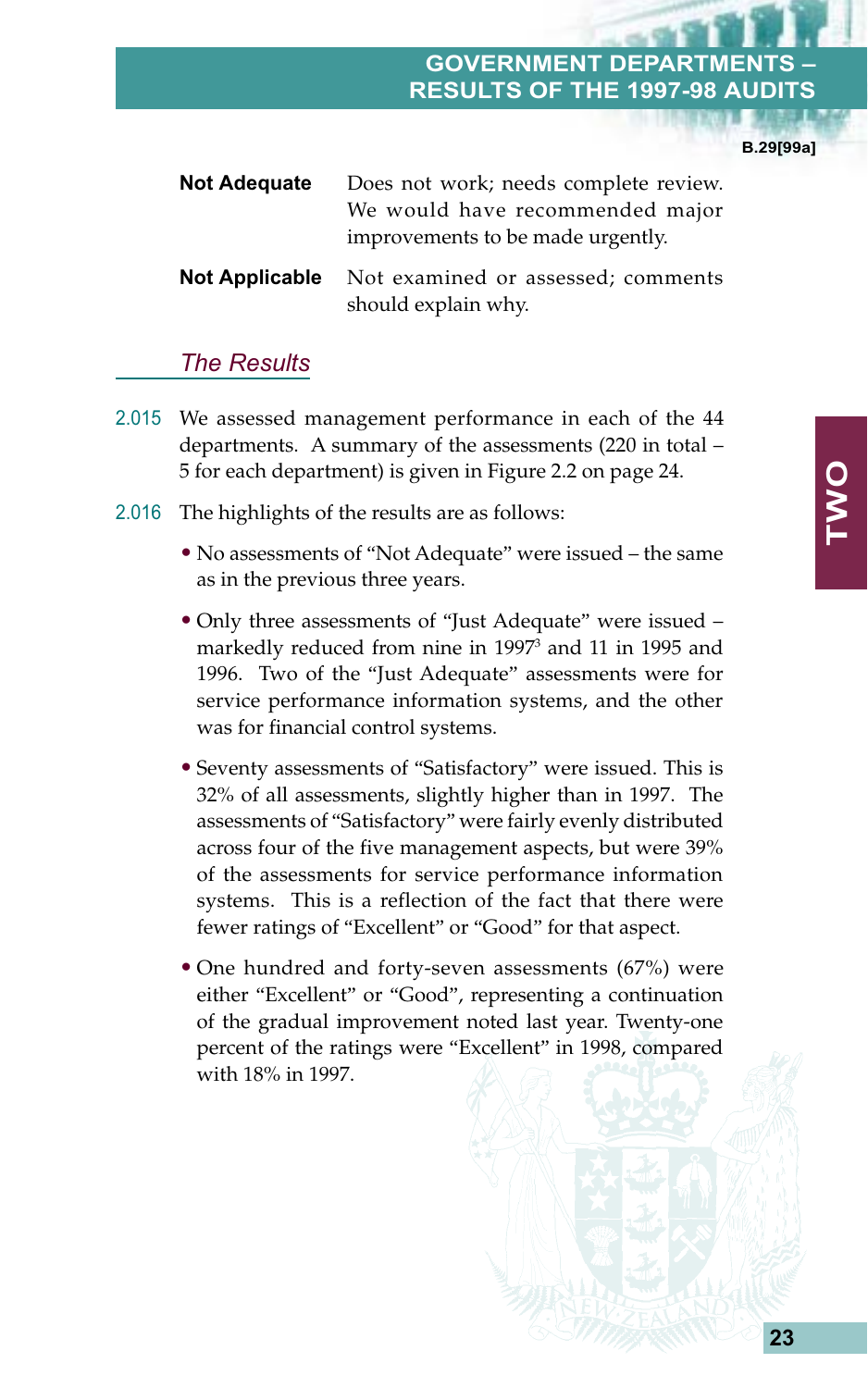# **TWO**

|                                                                                               | <b>Total</b>         |          | $\ddot{4}$     | $\ddot{4}$     | 4               | $\sharp$        | $\sharp$       | 220            | 220                                                                                                                                                                                                                                                                                                                                                                              |
|-----------------------------------------------------------------------------------------------|----------------------|----------|----------------|----------------|-----------------|-----------------|----------------|----------------|----------------------------------------------------------------------------------------------------------------------------------------------------------------------------------------------------------------------------------------------------------------------------------------------------------------------------------------------------------------------------------|
|                                                                                               | Not                  | Adequate |                | ⊂              | ○               | 0               | 0              | 0              | $\begin{array}{c} \rule{0pt}{2.5ex} \rule{0pt}{2.5ex} \rule{0pt}{2.5ex} \rule{0pt}{2.5ex} \rule{0pt}{2.5ex} \rule{0pt}{2.5ex} \rule{0pt}{2.5ex} \rule{0pt}{2.5ex} \rule{0pt}{2.5ex} \rule{0pt}{2.5ex} \rule{0pt}{2.5ex} \rule{0pt}{2.5ex} \rule{0pt}{2.5ex} \rule{0pt}{2.5ex} \rule{0pt}{2.5ex} \rule{0pt}{2.5ex} \rule{0pt}{2.5ex} \rule{0pt}{2.5ex} \rule{0pt}{2.5ex} \rule{0$ |
|                                                                                               | <b>Just Adequate</b> | వ్       | 2.3            | 0.0            | 0.0             | 4.5             | 0.0            | 1.4            | 4.1                                                                                                                                                                                                                                                                                                                                                                              |
|                                                                                               |                      |          |                | ⊂              | $\circ$         | $\mathbf{\sim}$ | 0              | 3              | ග                                                                                                                                                                                                                                                                                                                                                                                |
| Summary of Assessments of Aspects of Financial Management and Managing Service Performance in |                      | వ్       | 29.5           | 29.5           | 31.8            | 38.6            | 29.5           | 31.8           | 30.0                                                                                                                                                                                                                                                                                                                                                                             |
|                                                                                               | <b>Satisfactory</b>  |          | $\mathfrak{L}$ | $\mathfrak{L}$ | $\overline{14}$ | $\overline{17}$ | $\mathfrak{L}$ | $\mathcal{L}$  | 66                                                                                                                                                                                                                                                                                                                                                                               |
|                                                                                               | Good                 | ೢೕ       | 40.9           | 52.3           | 50.0            | 40.9            | 45.5           | 45.9           | 48.2                                                                                                                                                                                                                                                                                                                                                                             |
|                                                                                               |                      |          | $\frac{8}{2}$  | 23             | $\overline{2}$  | $\frac{8}{2}$   | $\overline{C}$ | 101            | 106                                                                                                                                                                                                                                                                                                                                                                              |
|                                                                                               | ೢೕ                   |          | 27.3           | 18.2           | 18.2            | 15.9            | 25.0           | 20.9           | 177                                                                                                                                                                                                                                                                                                                                                                              |
|                                                                                               | Excellent            |          | $\overline{c}$ | $\infty$       | $^{\circ}$      | $\overline{a}$  | $\Box$         | $\frac{46}{5}$ | 39                                                                                                                                                                                                                                                                                                                                                                               |
| Departments for 1997-98<br>Figure 2.2                                                         | <b>Aspect</b>        | Assessed | FCS            | <b>FMIS</b>    | <b>FMCE</b>     | <b>SPIS</b>     | <b>SPMCE</b>   | Totals 1998    | 1997                                                                                                                                                                                                                                                                                                                                                                             |

# **Key:**<br>FCS<br>FMIS<br>FMCE<br>ENCE<br>SPMCE<br>SPMCE

- Financial Control Systems FCS - Financial Control Systems
- Financial Management Information Systems FMIS - Financial Management Information Systems
- Financial Management Control Environment FMCE - Financial Management Control Environment
	- Service Performance Information Systems SPIS - Service Performance Information Systems
- Service Performance Management Control Environment SPMCE - Service Performance Management Control Environment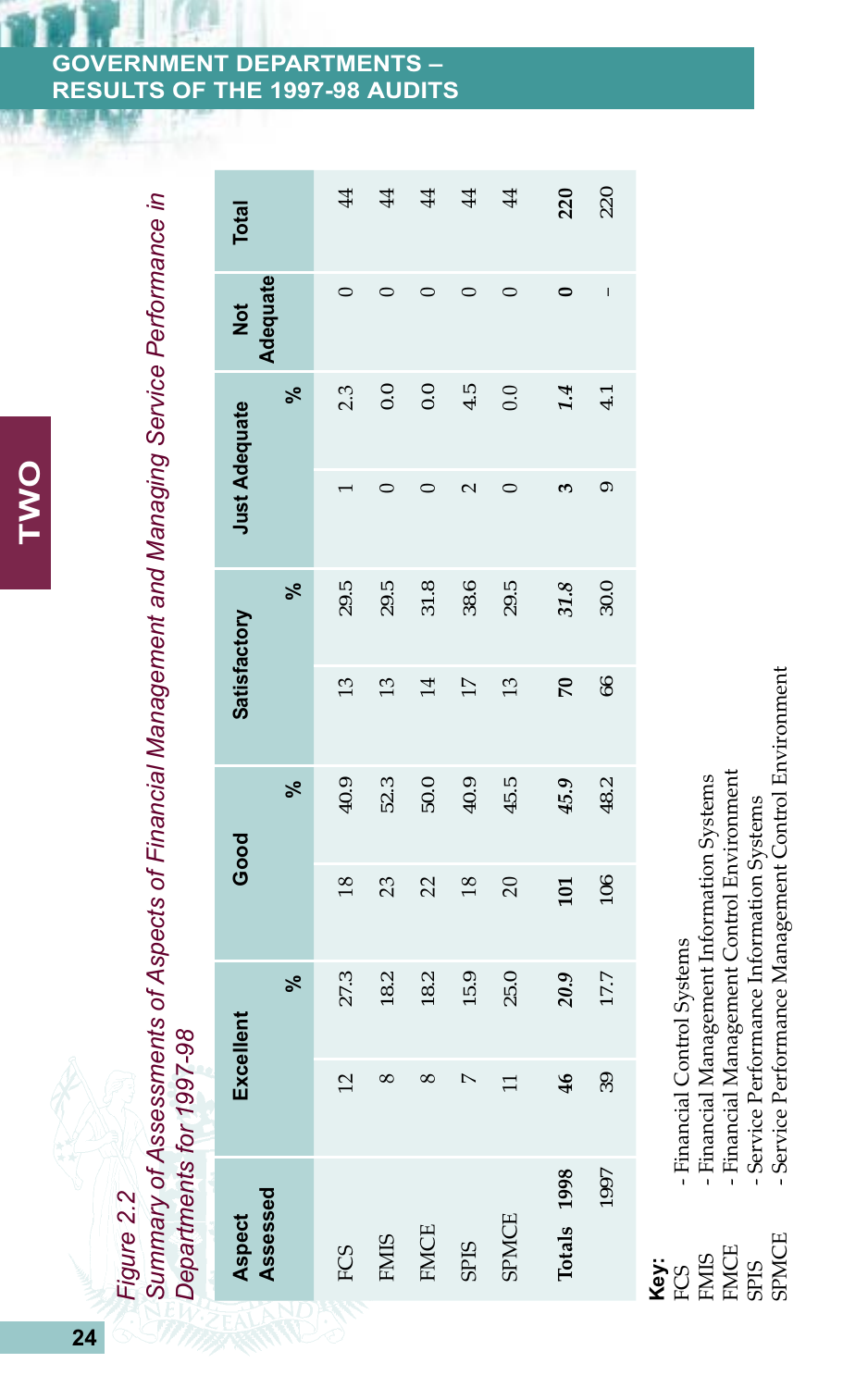#### **GOVERNMENT DEPAR RESULTS OF THE 1997-98 AUDITS**

**B.29[99a]**

2.017 We compared our assessments for 1997 and 1998 for each of the 43 departments where the comparison is possible. The overall results for those 43 departments are summarised in Figure 2.3 below.

### *Figure 2.3 Assessments for 1998 Compared to 1997*

|               | <b>Higher</b>  | <b>Same</b> | Lower          | <b>Total</b> |
|---------------|----------------|-------------|----------------|--------------|
| <b>FCS</b>    | 3              | 37          | 3              | 43           |
| <b>FMIS</b>   | 3              | 36          | $\overline{4}$ | 43           |
| <b>FMCE</b>   | $\overline{4}$ | 35          | 4              | 43           |
| <b>SPIS</b>   | 8              | 32          | 3              | 43           |
| <b>SPMCE</b>  | 11             | 28          | 4              | 43           |
| <b>Totals</b> | 29             | 168         | 18             | 215          |
| $\%$          | 13.5           | 78.1        | 8.4            | <b>100.0</b> |

See Figure 2.2 for key to abbreviations.

- 2.018 The noteworthy features of these results are:
	- Over three-quarters of the assessments did not change between 1997 and 1998.
	- About 13% of the assessments were higher in 1998 than in 1997.
	- About 8% of the assessments were lower in 1998.
- 2.019 The fact that more assessments were higher in 1998 than lower is an indication of improvement, which has continued at about the same rate as in 1997.
- 2.020 To explore these changes a little more, we further examined results for departments which had been assessed as "Satisfactory" or worse in 1997 and for which assessments were also made in 1998.
- 2.021 Seventy assessments of either "Satisfactory" or "Just Adequate" had been given in 1997. The 1998 assessments were better in 18 cases, and worse in only one case. The corresponding figures last year were 79 assessments of

<sup>3</sup> The contrast with 1997 is affected by the fact that a department which was disestablished in 1998 accounted for five of the nine "Just adequate" assessments in 1997.